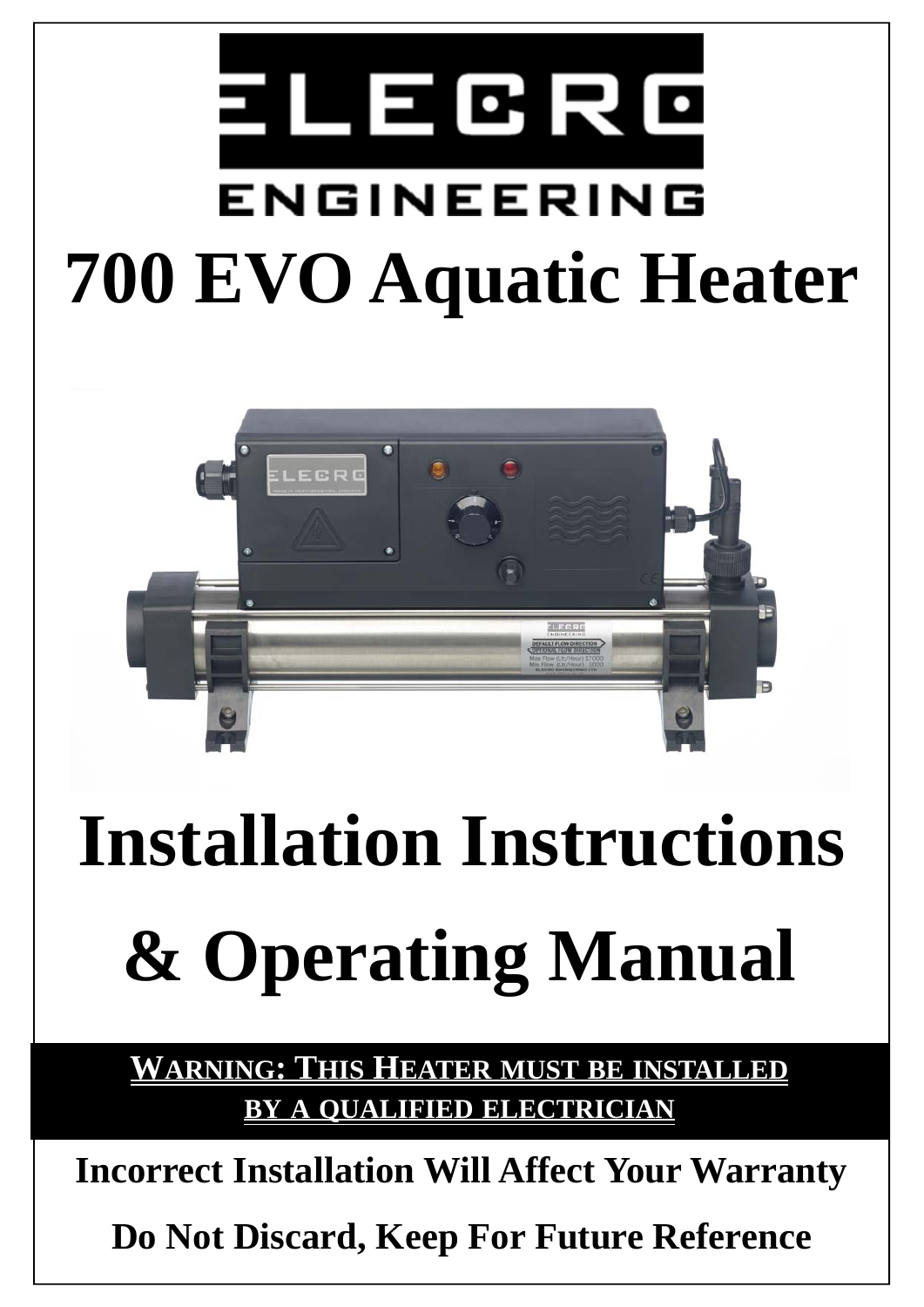## **POSITIONING**

Your Elecro heater must be screw fixed to a firm base or wall. The heater must be horizontal and upright i.e. with the control enclosure located above the flow tube of the heater (see diagram below). Under no circumstances should the heater be operated in any other orientation.



The heater can be installed on both pump and gravity fed systems. It should be installed at a low point in the filtration system. To limit weed and debris build up inside the heater it **must** be sited after i.e. downstream of the filter.



## **PIPE WORK**

It is essential that the pipe work connecting to and from the heater has a minimum bore (internal diameter) of  $1\frac{1}{4}$ " (32-mm).

To assist correct air purging and to ensure the heater remains completely full of water during operation, the return pipe which carries the water back to the pond must incorporate a safety loop or kick up in the pipe, installed as close as possible to the heater (see diagram on following page). Note: When coupling to flexible pipe a safety loop can simply be created by routing the pipe up and over an obstacle. Remember to use pipe clips to securely fasten all hose connections.

NOTE: - To allow ease of periodic internal cleaning - it is recommended that the heater is installed with ball valve unions on both water input and output sides. This will allow the water to be shut off on both sides of the heater to allow removal from the system.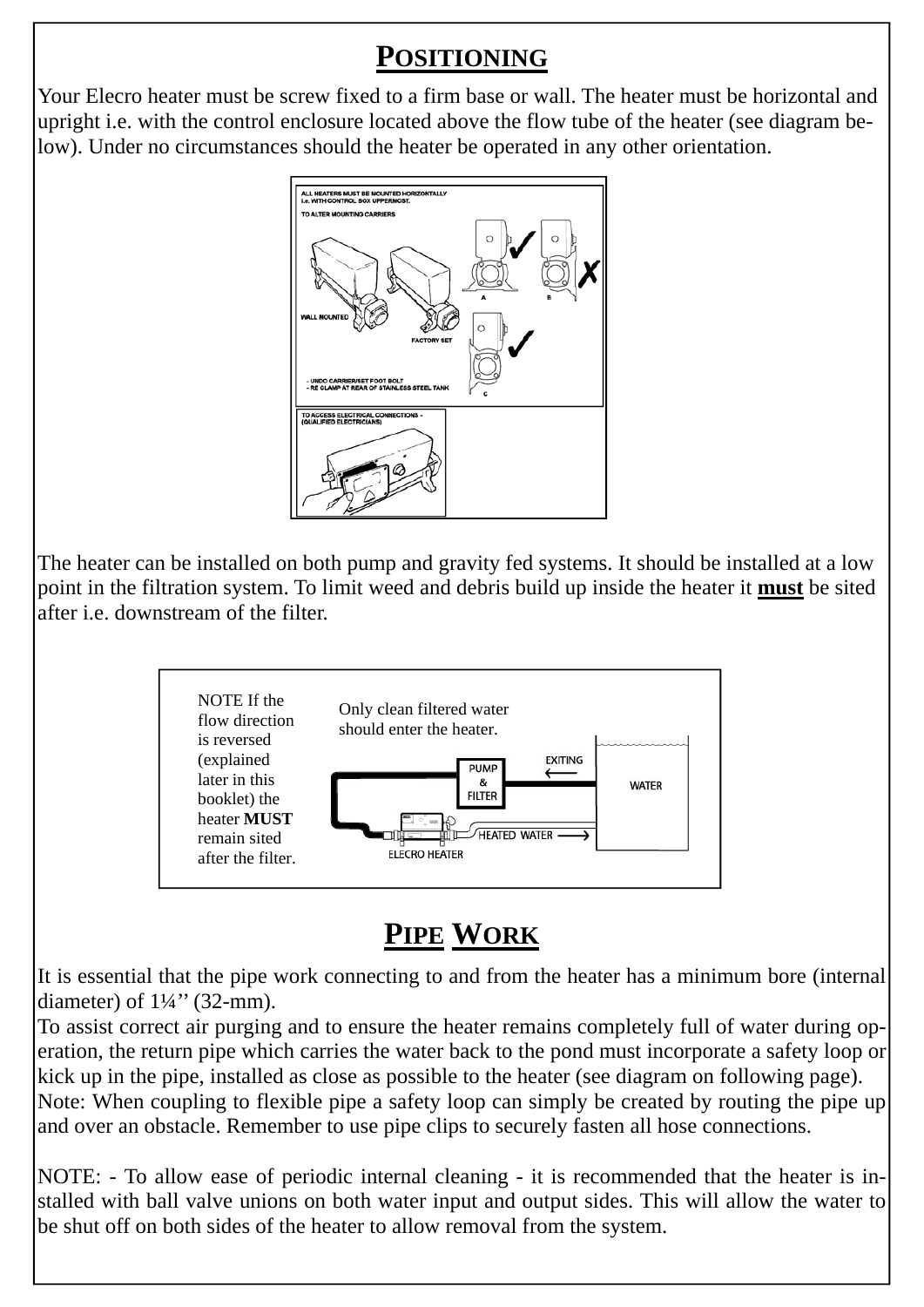

## **FLOW REQUIREMENT**

The 700 EVO Aquatic heater is factory set to accept input water from the left and exiting on the right, this can be reversed by rotating the flow switch 180° (i.e. ½ turn) see diagram below.

**Warning!** The flow switch paddle can be damaged when reversing the flow direction if it is lifted by more than 5-mm from its housing and turned with force. If the flow switch has been rotated it is important to ensure that it is finally locked down in the correct orientation perpendicular (at right angles) to the flow of water.

The flow rate of water entering the heater **must not** exceed 17,000-litres per hour (3,740 UK Gallons per hour). A higher flow rate **will** require the installation of a by-pass to prevent damage to the heating elements. The heater will not operate with a flow rate of less than 1,000-litres per hour (220 Imp Gallons per hour).

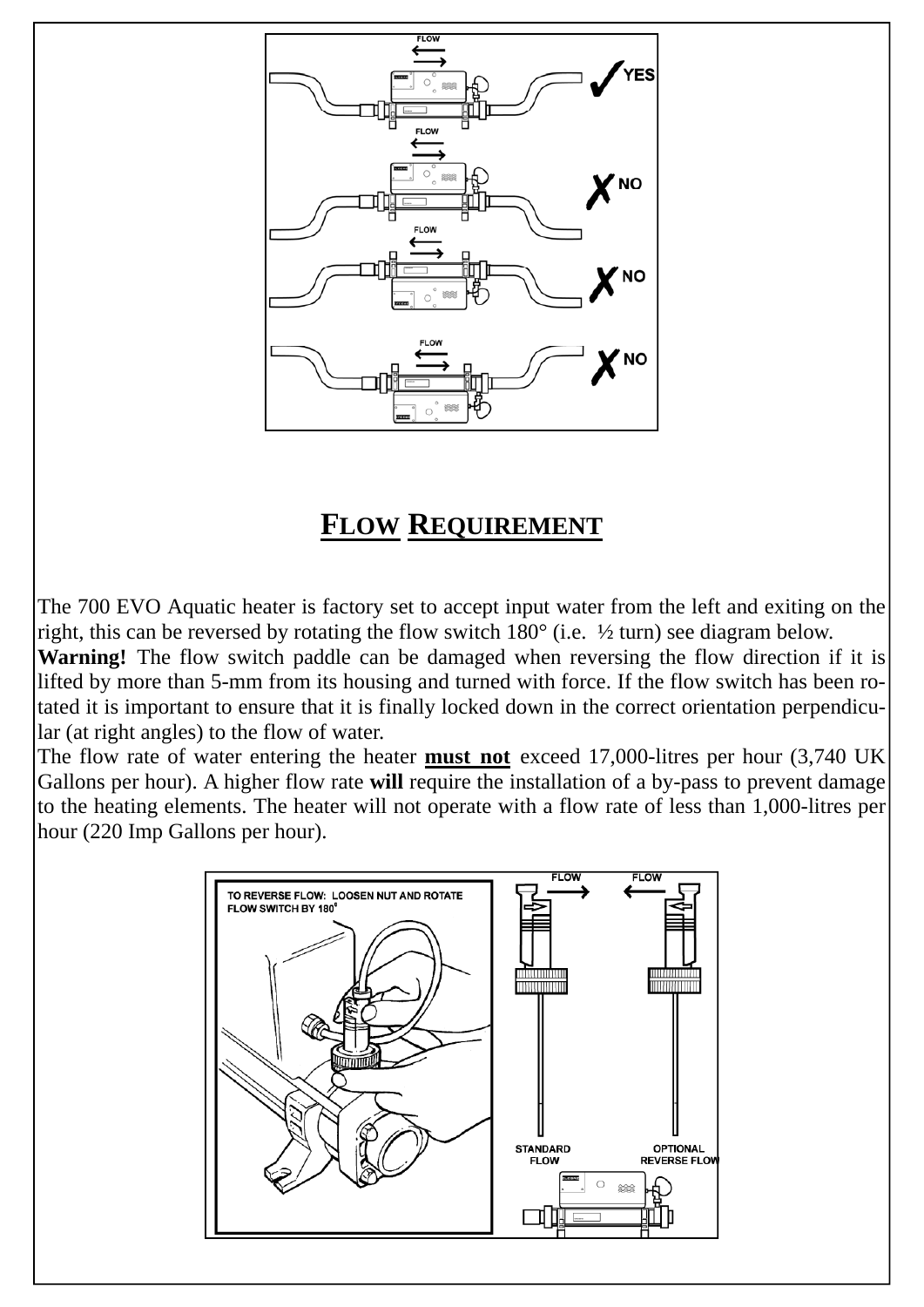## **ELECTRICAL CONNECTION**

The heater must be installed in accordance with the country / regional requirements  $\&$  regulations. In any event the work must be carried out by a qualified electrician who will provide a certificate of conformity upon completion of the work. The power supply **must** be fitted with a RCD. Cable sections should be calculated at 5-amp / mm<sup>2</sup> for distances up to 20-metres (these are indicative and should be checked and adapted if necessary for cable lengths over 20-metres).

| <b>Power Output</b> | <b>Single Phase</b><br><b>Voltage</b> | Amp |
|---------------------|---------------------------------------|-----|
| $1-kW$              | 230V                                  | 5   |
| $2-kW$              | 230V                                  | 9   |
| $3-kW$              | 230V                                  | 13  |
| $4-kW$              | 230V                                  | 18  |
| $6-kW$              | 230V                                  | 27  |
| 8-kW                | 230V                                  | 35  |

| <b>Power Output</b> | <b>3 Phase</b><br><b>Voltage</b> | Amp |
|---------------------|----------------------------------|-----|
| 6-kW                | 400V                             |     |
| 8.4-kW              | 400V                             | 13  |

## **POWER REQUIREMENTS**

### **WEATHER PROTECTION**

The heater should be installed within a dry weather proof enclosure.

### **CAUTION !**

If the heater is not used during winter months in must be drained to prevent frost damage.

## **WATER QUALITY**

The water quality **must** be within the following limits: **Stainless Steel Aquatic Heaters:**  PH 6.8 - 8.0

Stainless Steel heaters are **NOT** suitable for use on salt water applications where the concentration of salt is greater than 0.3% (½ oz per UK gallon).

#### **Titanium Aquatic Heaters:**

Titanium heaters are suitable for salt water applications.

## **OPERTING YOUR ELECRO HEATER**

Upon completion of the installation, run the water-circulating pump for several minutes to purge the system & heater of air.

On initial power up of the heater the amber Standby light should illuminate. The red Heating light will only illuminate when;

1.) The water circulating pump is delivering a flow volume greater than 1,000-litres per hour.

2.) The temperature knob is set to a value greater than the temperature of the water.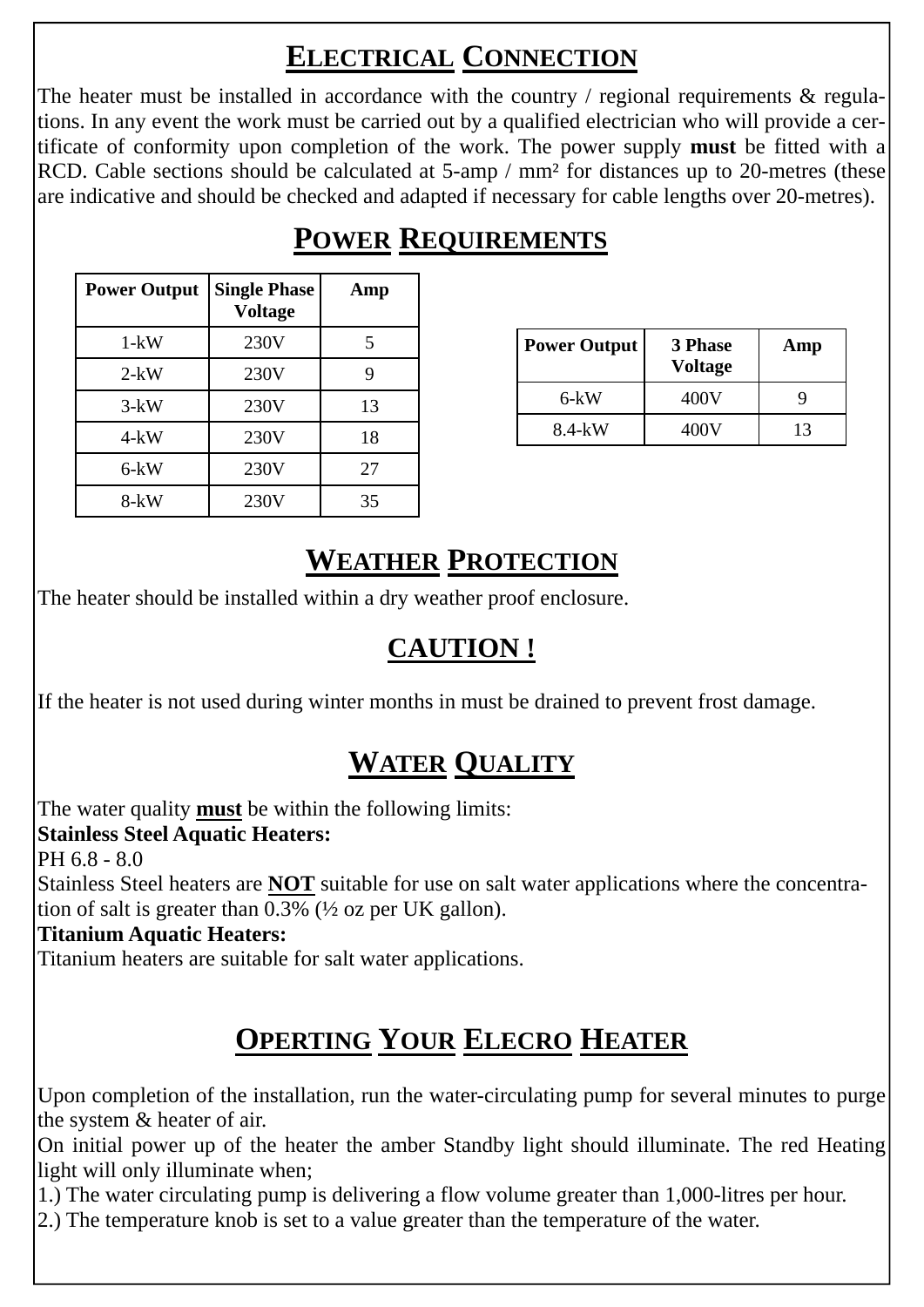#### **Useful advice: To reduce running costs and speed up the heating process ; Insulate the pond wherever possible.**

If it becomes necessary to confirm that your Elecro heater is delivering the specified heat output, an electricity meter reading will be required (taken from the properties main

electricity meter). Two readings will need to be taken with an exact one hour interval (i.e. take one meter reading then a second reading exactly one hour later). Then by subtracting the first reading from the second reading the number of units (kilo watts kW) consumed can be calculated. Note that your Elecro heater is also rated in kW hours. To avoid inaccurate results when performing this test, it is important to refrain from using other high current drawing appliances in the property (such as cookers, showers etc). The pond pump and heater will need to be running continuously during the test. A large domestic pond pump of 1 horsepower will draw less than 1 kW in a one hour period.

The conclusion of the test should prove that for example a 6-kW heater and a ½ horsepower pump will draw between 6.3-kW to 6.5-kW in one hour. It is impossible for an Elecro heater to waste energy, if it is drawing power then that power will be turned into heat that will be transferred to the water.

Due to the high efficiency of the Elecro heater no warmth should be detectable from the flow tube of the heater.

## **TROUBLE SHOOTING**

#### **Heater will not switch from Standby (amber light) to Heating (red light)**

In most cases this will be the result of one of the following not being met.

Possible cause 1.) - The required temperature has been achieved.

To confirm that the thermostat is requesting the unit to heat increase the required temperature to a greater value by rotating the temperature dial. If a click is felt / heard then the heater red light should now switch on and the amber light switch off. If the heater remains on standby (amber light) then go to possible cause 2.

Possible cause 2.) - Insufficient flow

The flow rate travelling through the heater needs to be confirmed to be sufficient. Switch off the circulating pump, close the ball valve unions and un-screw the flow switch. (Use caution as you will experience a small amount of water loss as you un-screw the flow switch and conduct the test). With the heater switched on, manually move the paddle, if the heater then switches on immediately release the paddle to ensure the unit doesn't overheat. Reinstall the flow switch and increase the flow rate through the heater. Chocked filters or blockages can cause significant reduction in flow.

Possible cause 3.) - The high limit thermostat has tripped.

Remedy; Remove the black button cover and press the red button to re-set (see diagram on following page). If a positive click is felt, the cause of the tripping must be investigated and resolved. N.B The cause of the overheat **must** be investigated and rectified to prevent damage to the heating element(s).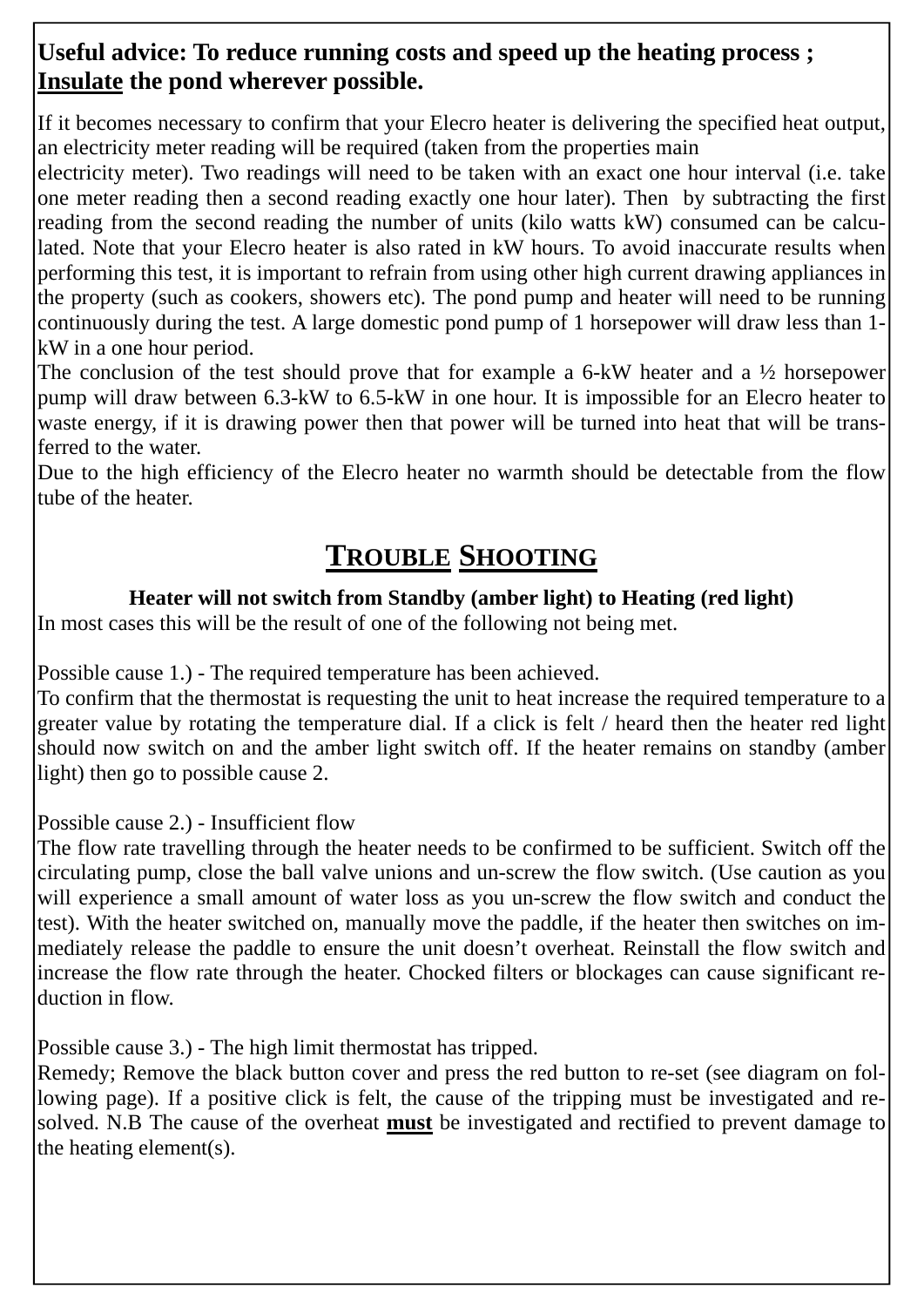## **TROUBLE SHOOTING CONTINUED**



#### **No lights appear on the heater when it is switched on**

Possible cause: Power failure external to the heater.

Remedy: - Check any fuses, RCD or other switch components installed in the supply cable. NOTE—The heater is not fitted with a fuse.

## **WASTE OF ELECTRICAL / ELECTRONIC EQUIPMENT**



This product complies with EU directive 2002/96/EC **Do Not dispose of this product as unsorted municipal waste.** 

This symbol on the product or on it's packaging indicates that this product should not be treated as household waste. Instead it should be handed over to the applicable collection point for the recycling of electrical and electronic equipment.

By ensuring this product is disposed of correctly you will help prevent potential negative consequences for the environment and human health, which could otherwise be caused by inappropriate waste handling of this product. The recycling of materials will help to conserve natural resources. For more information please contact your local Civic office, your household waste disposal service or the retailer where you purchased the product.